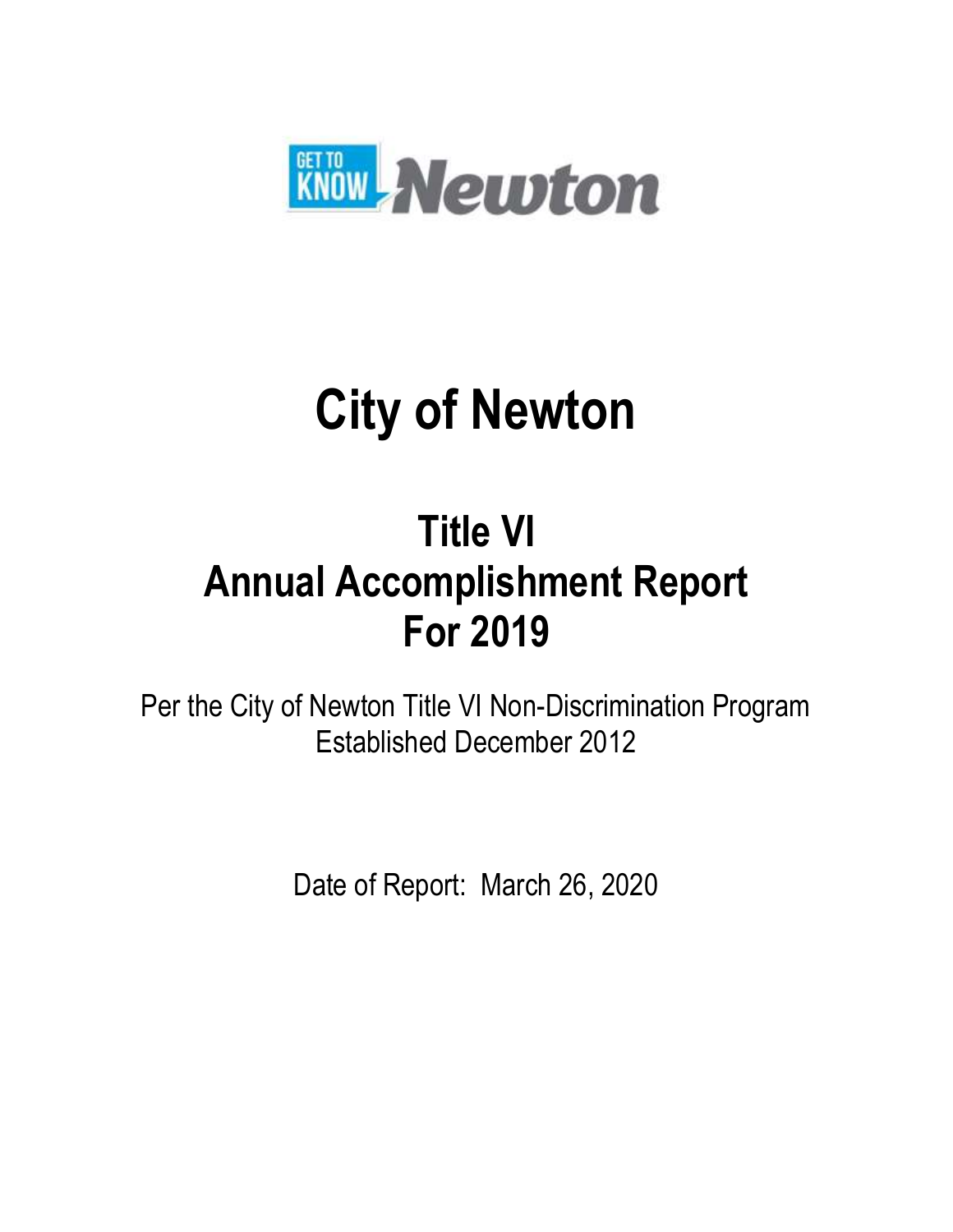# **TABLE OF CONTENTS**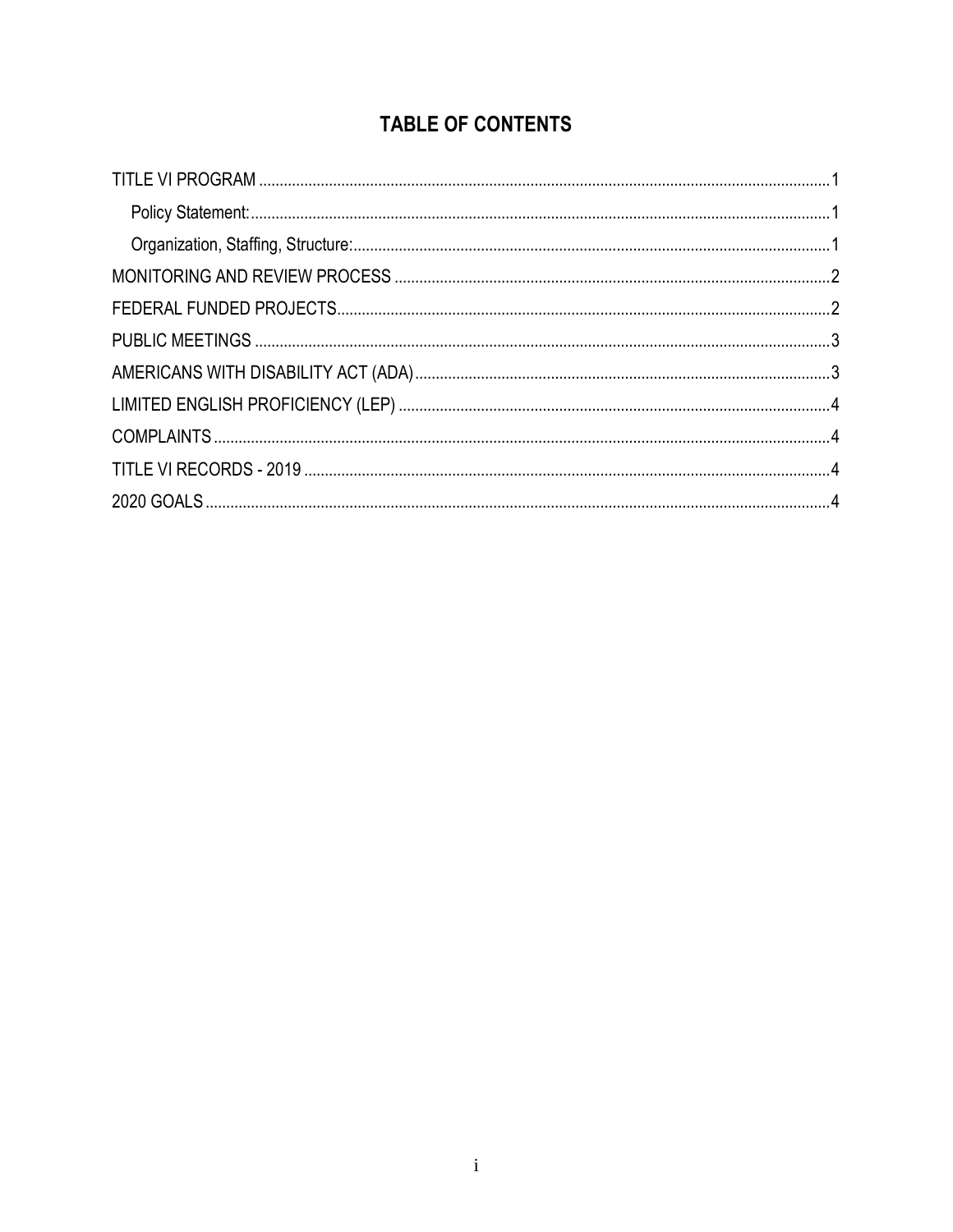#### **TITLE VI PROGRAM**

<span id="page-2-0"></span>The City is responsible to complete a Title VI Annual Accomplishment Report each year. The Report is completed early each year to reflect updates and changes that occurred during the previous calendar year.

Title VI of the Civil Rights Act of 1964 states "No person in the United States shall, on the ground of race, color, or national origin, be excluded from participation in, be denied the benefits of, or be subjected to discrimination under any program or activity receiving Federal financial assistance. Subsequent laws, executive orders and regulations further prohibit discrimination due to disability, sex (gender), age, limited English proficiency, environmental justice, and acquisition of right-of-way and property impacts.

The City of Newton is a Local Planning Agency (LPA) and receives Federal Highway Administration money for the planning and construction of transportation systems. The funds from the Federal Highway Administration are distributed to LPA's through the Iowa Department of Transportation. To be eligible to receive federal money, the State of Iowa and each LPA shall have a Title VI Non-Discrimination Program. The Iowa Department of Transportation (DOT) provides assistance to LPA's for Title VI compliance.

The City of Newton established a Title VI Non-Discrimination Program in December 2012, per City Council Resolution 2012-139. Being a city with a population of less than 250,000, the City of Newton has a Title VI Non-Discrimination Agreement with the Iowa DOT. The City also has a Title VI Non-Discrimination Policy Statement and a Standard DOT Title VI Assurances. The Standard DOT Title VI Assurances was updated at the City Council meeting on January 12, 2015, per City Council Resolution 2015-003.

The City of Newton established an Americans with Disability Act Transition Plan in March 2013, per City Council Resolution 2013-046. City staff updates this plan annually.

The City of Newton has Disadvantaged Business Enterprise (DBE) program for the Newton Municipal Airport. The current airport DBE program is a 3-year plan adopted in July 2018.

#### <span id="page-2-1"></span>**Policy Statement:**

No changes have been made to the City of Newton Title VI Non-Discrimination Policy Statement dated December 13, 2012.

#### <span id="page-2-2"></span>**Organization, Staffing, Structure:**

<span id="page-2-3"></span>Title VI Coordinator & ADA Coordinator Title VI Administrative Head Brian Laube, Community Services Manager Matt Muckler, City Administrator 1700 N 4<sup>th</sup> Ave W 101 W 4<sup>th</sup> Street S Newton, IA 50208 Newton, IA 50208 641-792-6622, ext. 2302 641-792-2787, ext. 2001 [brianl@newtongov.org](mailto:brianl@newtongov.org) [matt@newtongov.org](mailto:matt@newtongov.org)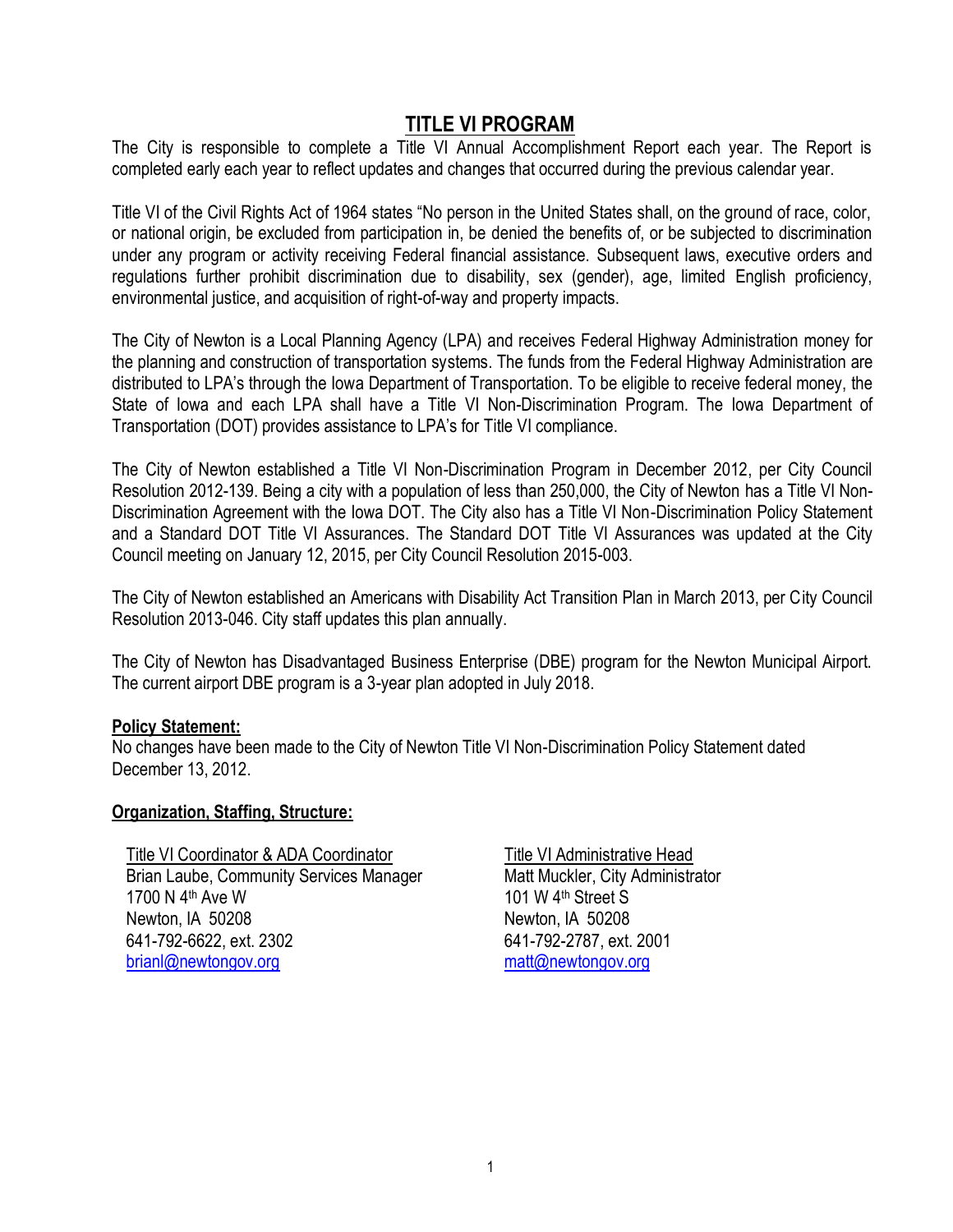#### **MONITORING AND REVIEW PROCESS**

The following goals for 2019 have been accomplished, implemented, or continued:

- 1) The City attempted to collect voluntary demographic information at public information sessions. The City held one public information session regarding public works projects on April 2, 2019. Demographic information was requested from attendees using a voluntary attendee questionnaire.
- 2) The City continued to use the Master Builders online statewide bid notification system, which reaches a considerably larger pool of potential bidders, contractors, subcontractors, and suppliers. These bid notices were also posted on the City's website.
- 3) The City continued to work on the implementation of goals included in the City of Newton ADA Transition Plan (see 2019 accomplishments below).

## **FEDERAL FUNDED PROJECTS**

<span id="page-3-0"></span>The City awarded a contract that used Federal Aviation Administration (FAA) funds for an Airport Master Plan in 2016. This project was completed in 2019 and followed FAA Title VI guidelines including the City of Newton 3 year Disadvantaged Business Enterprise (DBE) program adopted for the Newton Municipal Airport in July 2015 and recently updated in July 2018.

The City of Newton either awarded a contract or continued work on the following Iowa DOT project contracts that received Federal funds in 2019:

1. Iowa Speedway Drive Concrete Overlay STP-U-5482(613)--70-50

2. 1st Ave E (US-6) HMA Resurfacing Project STBG-SWAP-5482(621)--SG-50

The Iowa Speedway Drive Concrete Overlay project was a PC concrete overlay project. Iowa Speedway Drive is an arterial street that connects Newton to Interstate I-80. The completed project had a positive impact on the community with no known impact to any particular demographic group of people during or after construction.

The 1st Ave E (US-6) HMA Resurfacing Project is an asphalt milling and resurfacing project; with some sidewalk, bike trail, and pedestrian traffic signal upgrades. 1<sup>st</sup> Ave E is an arterial street that crosses Newton from east to west. The completed project will have a positive impact on the community with no expected impacts to any particular demographic group of people during or after construction.

The following airport projects, which were either awarded or received state or federal funds in 2019, are:

- 1. Airport Fuel System Upgrades
- 2. Airport Apron Expansion Project

The Airport Fuel System Upgrades included the construction of two new underground fuel tanks, new fuel dispenser cabinets, and related items at the Newton Airport. The project will have a positive impact on the Airport with no known impact to any particular demographic group of people.

The Airport Apron Expansion Project includes the construction of additional aircraft parking aprons at the Newton Airport. The project will have a positive impact on the Airport with no known impact to any particular demographic group of people.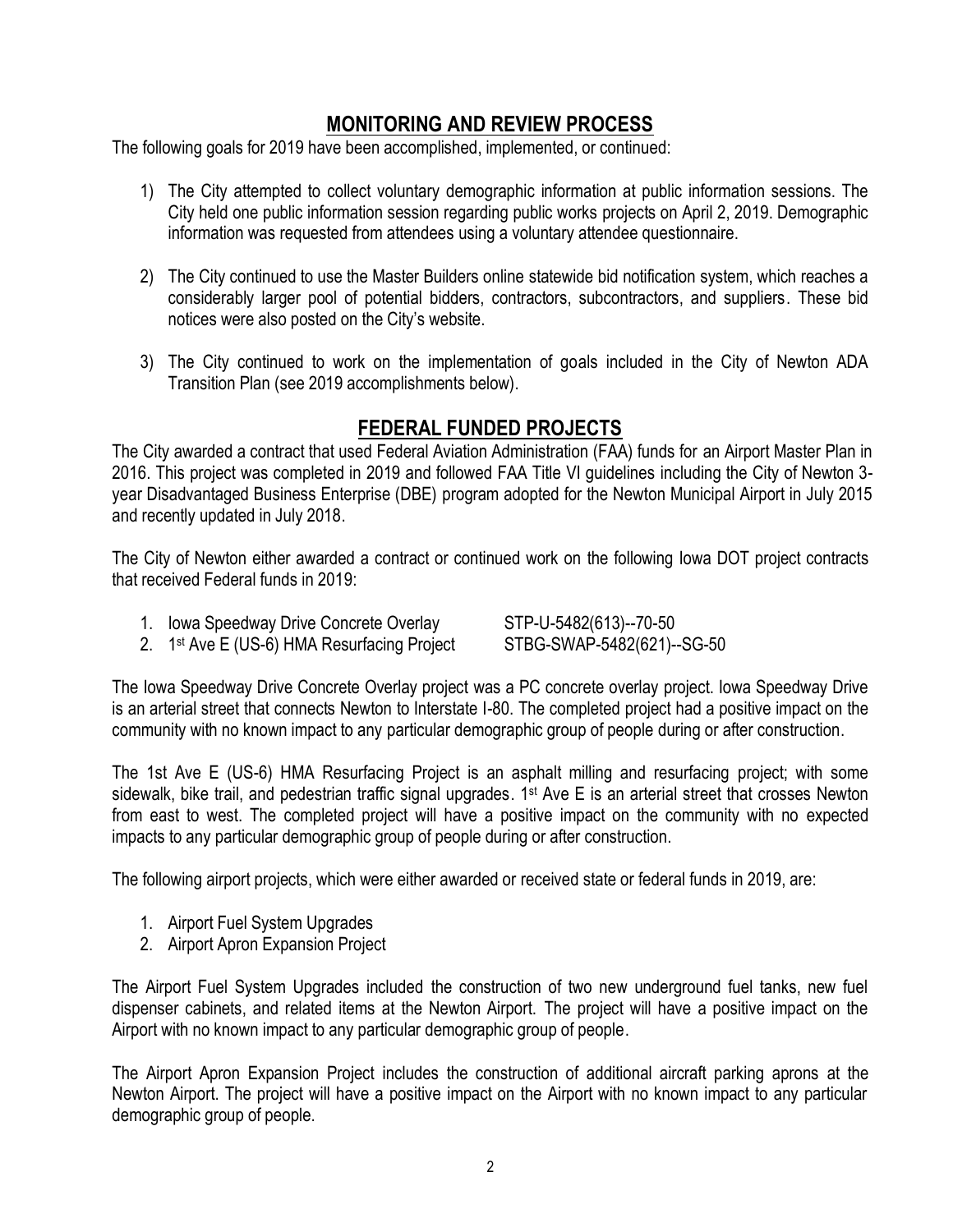## **PUBLIC MEETINGS**

<span id="page-4-0"></span>The City of Newton holds frequent public meetings, including regular and special meetings of the City Council, board meetings, workshop sessions, and project information planning meetings. These meetings are free and open to the public in accordance with Iowa Open Meetings laws.

On a regular basis, sign language interpreters, assisted listening devices, and auxiliary services are not provided at City meetings. However, upon request, interpreters or alternate materials can be made available for individuals at public meetings. In the event that a sign language interpreter is requested, the City will coordinate services with an interpreter currently licensed by the Iowa Board of Sign Language Interpreters and Transliterators.

An open house for various proposed Public Works projects was held at the Newton City Hall on April 2, 2019. A media release for the meeting was sent to the local newspaper and radio. Social media and local newspaper advertising was done for the open house. A sign-in sheet was provided at the meeting and voluntary demographic information was sought from attendees.

#### **AMERICANS WITH DISABILITY ACT (ADA)**

<span id="page-4-1"></span>The City ADA Transition Plan is updated annually. During the past eight years an average of \$101,061 has been spent annually to improve accessibility throughout the City. These improvements are completed using a combination of allocated funds for accessibility improvements, funds spend on improving accessibility during street or other public improvement projects, and accessibility improvements completed in the right-of-way by private development projects.

2019 ADA improvements completed include:

- Public Works crews installed/updated the following curb ramp locations:
	- $\circ$  S 5<sup>th</sup> Ave E & E 2<sup>nd</sup> St S (SE corner): 2 existing full-curb locations updated \$4,000
	- $\circ$  W 3<sup>rd</sup> St N & N 2<sup>nd</sup> Ave W (SW corner): 1 existing full-curb & 1 non-compliant ramp updated -\$3,500
	- $\circ$  E 15<sup>th</sup> St N & N 8<sup>th</sup> Ave E (SW corner): 1 existing full-curb updated \$2,000
	- $\circ$  N 6<sup>th</sup> Ave E & E 10<sup>th</sup> St N (NW corner): 2 existing full-curb locations updated \$4,000
- City-contracted projects:
	- 1<sup>st</sup> Ave Downtown Traffic Signal Improvements: \$199,000 on compliant ramp construction/upgrades; and \$14,000 in ADA-related traffic signal features.
	- o NW Parking Lot Reconstruction: 3 ramps upgraded to complying ramps \$4,000
- Public Works Office: New Restrooms Constructed \$10,000

The City has an inventory of needed curb ramps and has prioritized the curb ramps into high priority and lower priority areas. High priority areas are located within approximately ¼ mile radius of city, county, state and federal government facilities, hospitals, assisted care facilities, and school buildings. High priority areas also include areas where a request has been made or where a person(s) with mobility needs lives or travels via sidewalks.

In the 9-year period from 2011 through 2019, the number of intersection corners with vertical curbs has decreased from 418 to 300 (a 28% reduction). The number of intersection corners with vertical curbs and/or noncompliant ramps has decreased from 775 to 564 (a 27% reduction).